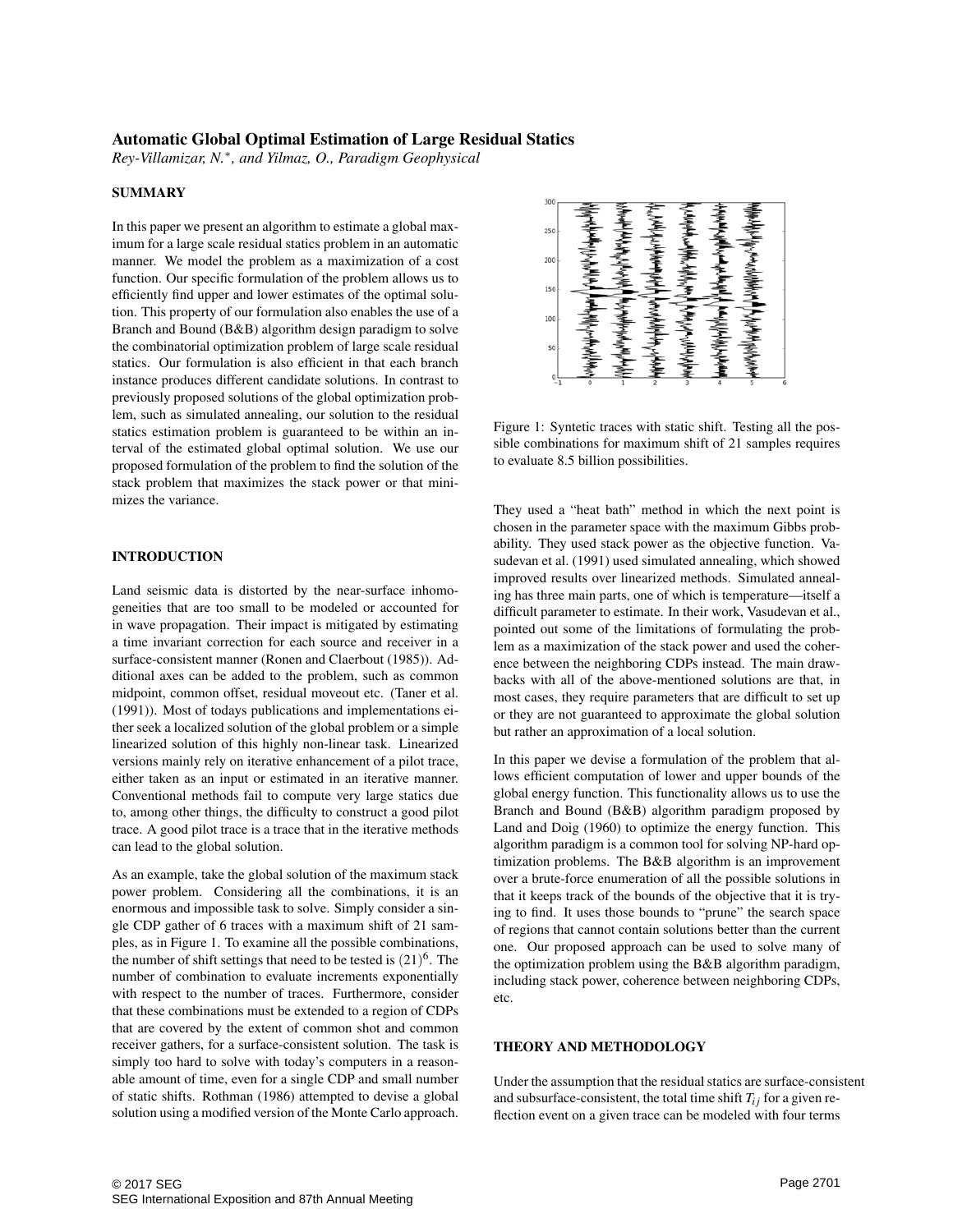(Ronen and Claerbout (1985)):

$$
T_{ijk} = S_i + R_j + G_k + Q_k X_{ij}^2,
$$
 (1)

where  $S_i$  and  $R_j$  are the statics of the *i*th source position and the *j*th receiver position respectively, *G<sup>k</sup>* is the structure term at the *k*th CDP position,  $Q_k$  is the residual NMO component at the *k*th CDP, and  $X_{ij}$  is the source-to-receiver distance normalized by the maximum distance in the survey.

These four terms constitute the unknowns of the statics inversion problem. The time shifts  $T_{ij}$  are usually found by using cross-correlation. A common solution to the problem is to create a pilot trace by stacking in CDP gathers, or super gathers (Ren et al. (2016)). However, in the presence of large statics in the input data, such an initial pilot trace may be insufficient to provide any useful cross-correlations which will lead the the global optimal.

#### Problem Formulation

We formulate the problem as Rothman (1985) did. Let the data recorded at the *j*th receiver, after the *i*th shot has been fired at time  $t = 0$ , be denoted by  $t_{ij}(t)$ . Let  $f_{ij}(t)$  be the same data but without noise  $n_{ij}(t)$  and without static shift. Then,

where

$$
G_{ij}(s_i, r_j) f_{ij}(t) = f_{ij}(t - s_i - r_j). \tag{3}
$$

 $d_{ij}(t) = G_{ij}(s_i, r_j) f_{ij}(t) + n_{ij}(t)$  (2)

The problem is to estimate the  $s_i$  and  $r_j$  directly from the data.

We formulate the problem of estimating the best shot and receiver static shifts that will maximize the stack power in all CDP stacks. More formally:

$$
E_{GLOBAL} = \sum_{y=1}^{M} E_{cdp}(y)
$$
\n(4)

where  $E_{cdp}(y)$  is the energy on the CDP *y* and *M* is the number of CDP stacks. This is the function that we want to maximize.

Our methodology can also be used to maximize the coherence between CDPs, as proposed by Vasudevan et al. (1991). We will explain the required modification to our methodology to achieve this objective function. To formulate the problem, seismic traces are sorted to a midpoint-offset (y-h) coordinate and normal moveout corrected to produce the new set of traces  $d_{vh}(t)$ . The inverse shifting operator in midpoint-offset coordinates is:

$$
G_{yh}^{-1}d_{yh}(t) = d_{yh}(t + s_{i(y,h)} + r_{j(y,h)}) = d_{yh}(t + s r_{ij(y,h)})
$$
 (5)

where *i* and *j* are both functions of *y* and *h*. We combine the terms  $s_{i(y,h)} + r_{j(y,h)}$  into  $sr_{i_j(y,h)}$  to simplify the notation in the remaining equations.

The energy of the CDP *y* is:

$$
E_{cdp}(y) = \sum_{t \in T_{gate}} \left[ \sum_{h \in Of(y)} G_{yh}^{-1} d_{yh}(t) \right]^2, \tag{6}
$$

where the sum is within some time gate  $T_{gate} = \{t | t_0 \le t \le t_1\},\$ and  $O_f(y)$  is the set of possible offsets for the CDP *y*. Without losing generality, we set the range of static corrections for any shot-receiver, at most *P* different time-point shifts.

#### Methodology

Consider the case of one CDP, as in Equation (6). In this case, the energy of the stacked trace can be expressed as:

$$
E_{cdp}(y) = \sum_{t \in T_{gate}} [\sum_{h \in Of} d_{yh}(t + sr_{ij(y,h)})]^2
$$
  
= 
$$
\sum_{t \in T_{gate}} (\sum_{h \in Of} d_{yh}(t + sr_{ij(y,h)})^2 +
$$
  

$$
2 \times \sum_{\substack{h \in Of \\ h' < h''}} d_{yh'}(t + sr_{ij(y,h')}) d_{yh''}(t + sr_{ij(y,h'')})).
$$
  

$$
r_{h' + h'' = h}^{h' + h'' = h}
$$
 (7)

By changing the order of the summation, we get:

$$
E_{cdp}(y) = \sum_{h \in Of(y)} \sum_{t \in T_{gate}} d_{yh}(t + sr_{ij(y,h)})^{2} +
$$
  
2 × 
$$
\sum_{h \in Of(y)} \sum_{t \in T_{gate}} d_{yh'}(t + sr_{ij(y,h')})d_{yh''}(t + sr_{ij(y,h'')}).
$$
  

$$
h' \prec h''
$$
  

$$
h' \prec h''
$$
  
(8)

For a given offset *h*, the first term corresponds to the zero lag autocorrelation in the selected *Tgate* as a function of the time shift  $sr_{ij}(y,h)$ . In other words, the first term corresponds to the autocorrelation value with no lag. Subsequently, all the possible values of the first term for a given CDP *y*, can be stored in  $|Of(y)|$  vectors of size *P*, with *P* being the maximum possible shifts of any given trace. In the same way, all the possible values of the second term can be reduced to  $|O_f(y)|(|O_f(y)|+1)/2 \approx |O_f(y)|^2$  matrices of size  $P^2$ . We can further reduce the number of values further by combining the two using an appropriate factor and adding the autocorrelation row-wise (and column-wise).

In this formulation, any possible contribution of each pair of traces  $d_{vh}$  and  $d_{vh'}$  to the global energy function can be stored by a matrix of *P* <sup>2</sup> values. The problem of exploring the feasible space of solutions for a given time shift is reduced to regions of matrices that represent cross-correlations (multiplication and sum of two traces) for that shift. Computing lower and upper estimations of the cost function can be done by finding the minimum and maximum value of the appropriate regions of the matrix fulfilling a given constraint of a range of shifts.

The key observations in this formulation are:

- The global energy is a function of the summation of the power of each trace and the pairwise correlation for all possible residual static ranges.
- Pairwise correlation can be precomputed. This allows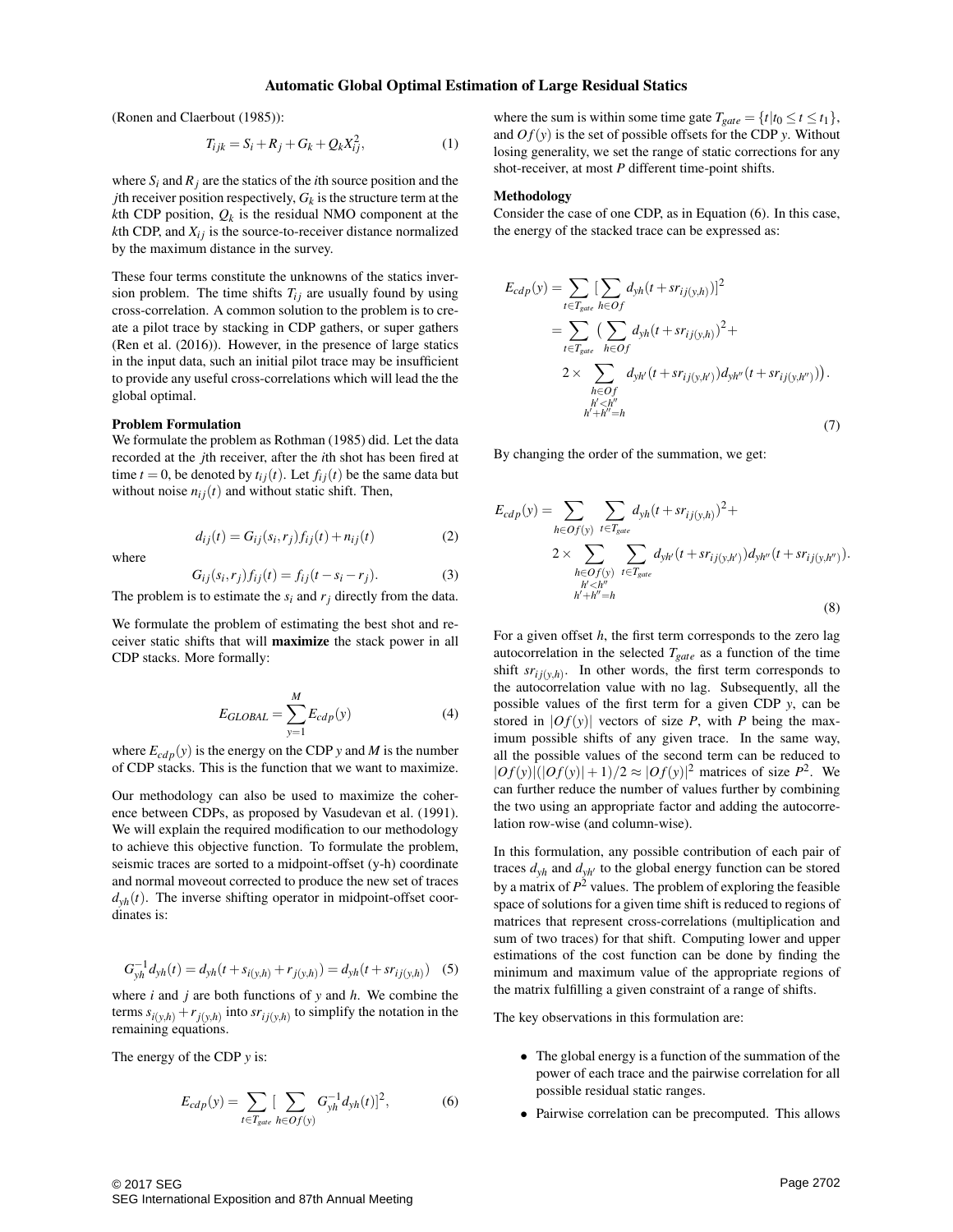us to estimate lower and upper bounds in the energy for a given receiver or shot static.

- All the possible energy values for a given CDP can be stored in  $|Of(y)|(|Of(y)|+1)/2 \approx |Of(y)|^2$  number of matrices of size  $P^2$ , where P is the set of possible allowable time shifts.
- Computing lower and upper bounds of the energy function for a given partition of the space, consists of taking the minimum or maximum respectively, of the set of regions of the matrices that include that particular range of values.

# Computational cost of the initial set-up

One way of implementing the above-presented algorithm is by first computing the matrices of all possible time shifts between traces. After this step we only need to keep in memory these matrices to perform the optimization algorithm.

- Operations per CDP:  $|Of(y)|^2 P^2 |T_{gate}|$
- Memory per CDP:  $|Of(y)|^2 P^2$

# Branch and bound algorithm design paradigm

With the above presented formulation in Equation (8) we can use the Branch and Bound (B&B) design paradigm to solve the combinatorial problem of selecting the right statics correction (Land and Doig (1960)). This algorithm paradigm is one of the main tools for solving hard combinatorial optimization problems. The B&B algorithm searches the complete space of solutions for the optimal solution. This approach is not a heuristic or approximate procedure, but it is an exact, optimizing procedure that finds an optimal solution under certain constraints. This algorithm is especially useful when it is impossible to enumerate the number of possible solutions due to the exponential growth of the number. This algorithm is comprised of three main components: selection of how to partition the solution space, efficient bounds calculation, and branching. The sequence of steps varies according to the strategy used to search the solution space. In our solution we use the so-called *eager* solution where-in bounds are computed as soon as a new node is available. Our formulation allows us to efficiently compute lower and upper bounds.

The bounding function is the most critical part of the B&B formulation. A *strong* bounding function is one that more closely approximates the optimal solution; a *weak* bounding function has the opposite property. Unfortunately, in most cases there is always a trade-off between use of a *strong* (or *weak*) bounding function and computational time. We explain how we can compute bounds of different degrees of *strength* in our formulation by trading computation efficiency.

Branching: Branching will be selected according to the possible shifts of a given trace. A simple implementation will be: for each node, partition the set of possible trace shifts into two and compute the bound for each case. The partition can be made more granular depending on how the algorithm is implemented and which information is kept in memory versus on disk.

Bounding function: For a given trace *T* and a given range of shifts  $-\Delta_p \le t \le \Delta_q$ , the bounding values can be efficiently computed as the maximum (or minimum) of all the sub-matrices with that trace in one of its axis, which allows a shift on that range constraint by the current search space. This is a very "weak" bound. The bound value can also be explored on a column-by-column (or row-by-row) basis for the range of shifts. This is a *stronger* bounding function, however is also more expensive operation.

This approach has very interesting theoretical and practical advantages compared to the previously proposed solutions:

- Each iteration of the B&B algorithm approximates closer to the global optimal solution.
- At any point in time, we guarantee to finding a solution that is between estimated lower and upper bounds of the optimal solution.
- Given enough time, the algorithm can get as close as possible to the estimated optimal solution.
- In general, the algorithm is not inherently parallel. However, some parts can be done in parallel. For example, the bounding function can be made very *strong* and this part can run in parallel.

The use of the B&B paradigm for our proposed solution will work by keeping a priority queue (P) that uses the estimate of the best possible solution and the best current solution. We will use a variation of the algorithm called best-first B&B (Clausen (1999)), since we can obtain a good initial solution by using any of the linear methods to solve the problem, or just by using an initial zero shift for all the traces. This approach will explore the space in a best-first search manner, exploring the feasible space with the best possible solution. The high-level description of a generic B&B algorithm works like this:

- 1. Find a good solution estimate and call it solution B.
- 2. For each trace, split the possible range of statics shifts into two, and compute the upper and lower bounds of each partition of the solution space. If the estimated cost of the upper bound is lower than the current solution B, then prune this part of the tree because we have already found a better solution than any possible solution in that part of the tree. Otherwise, add it to the priority queue.
- 3. Using the priority queue, select the partition of the space, with the best possible solution.
- 4. Repeat steps 2) and 3) until convergence criteria is fulfilled.

A convergence criteria could be finding a solution that is within a specific percentage of the best estimated bound. Another criteria could be a percentage over the best possible solution obtained in the first node of the solution tree.

### Maximizing the coherence between CDPs

Vasudevan et al. (1991) modified global objective function from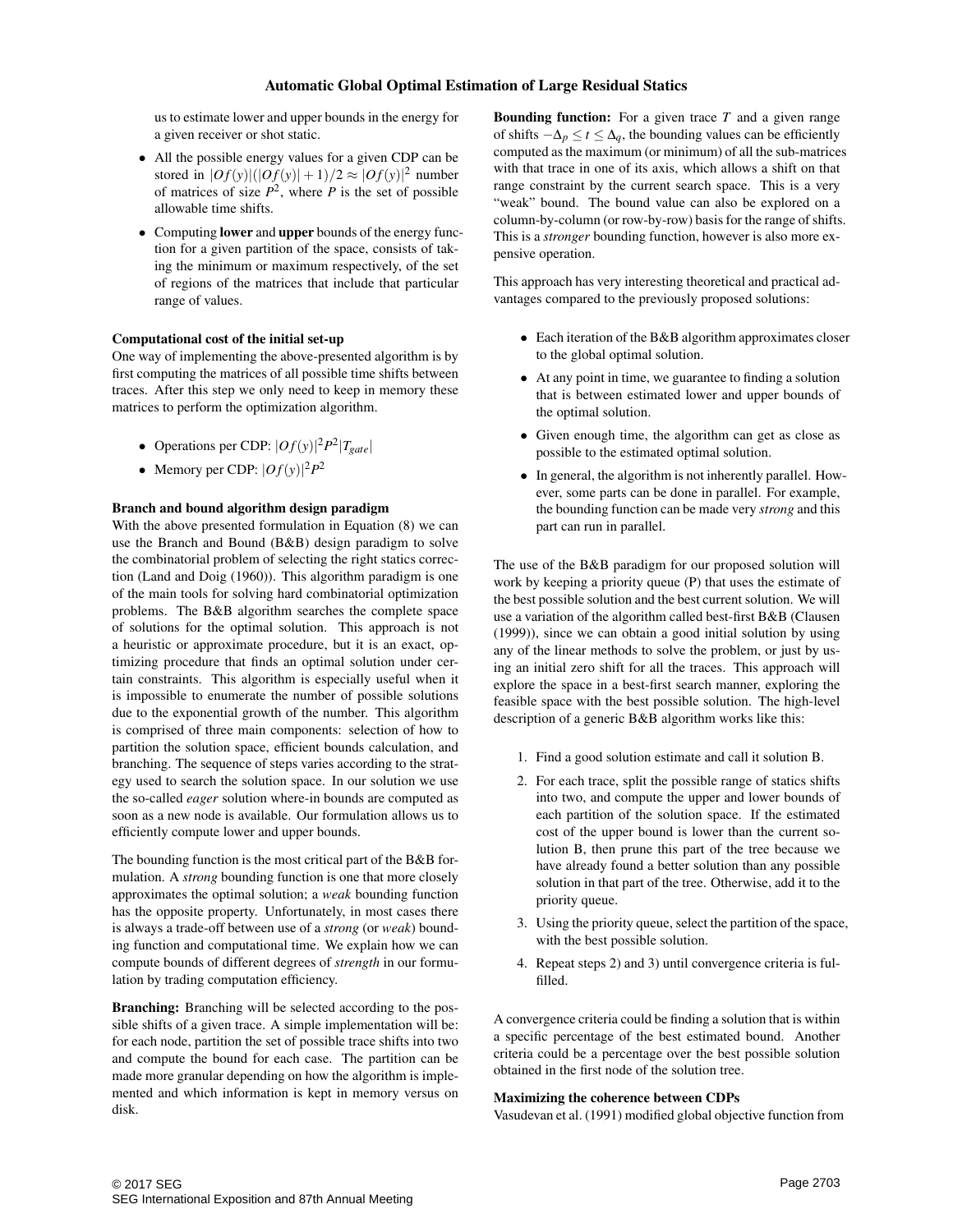the maximum stack power to the coherence between CDPs. They justify their problem formulation by listing some of the limitations of maximizing the stack power, one of them being the fact that the relation between neighbor CDPs are not considered. Our approach can be modified to solve this objective function, too. In this case, the objective function will still be the summation over all the CDPs. For a given CDP, the power will take the form:

$$
E_{cdp}(y) = \sum_{t \in T_{gate}} \left[ \sum_{h \in Of} d_{yh}(t + s r_{ij(y,h)}) \right]
$$
  

$$
\left[ \sum_{h \in Of} d_{y+1h}(t + s r_{ij(y+1,h)}) \right].
$$
  
(9)

Following the same derivations of Equation (8), we can now expand this objective function and we will need the crosscorrelation between all the traces of one CDP with all the traces from the neighboring CDP. In other words, when we compute the stack power we are computing the power of two, and some of the correlations are repeated. In the objective function proposed by Vasudevan et al. (1991) there are no repeat of pairwise cross-correlations, therefore the amount of computation is increased.

#### Constraining the solution

Our formulation of the problem also allows for the inclusion of constraints of the neighbor static shifts, which are straightforward enough to include in the framework. For example, we can impose a smoothness constraint by exploring the state space of possible residual statics in such a way that for neighbor receivers, the total residual static does not change more than a given value. Consider that, at any point in time, the partition of the search space can be described by  $-\Delta t q \leq s_i + r_j \leq \Delta t_p$ for every *i* and *j*. We could impose constraints in the relation of the residual statics with the neighbor shot  $s_{i+1}$  and receiver  $r_{i+1}$  by limiting the search space of  $s_{i+1} + r_{i+1}$  to be within some constant of the current search space for  $s_i + r_j$ . The same can be applied for all the first-order, or even secondorder, neighbors. These could be implemented in the branching function of the *B*&*B* algorithm.

#### Variance minimization

The above-presented algorithm can be used to also minimize the variance of the stack trace with respect to the pre-stack traces. We can modify Equation (8) by using the following formulation. Consider:

$$
CDP_{y}(t) = \frac{1}{|Of(y)|} \sum_{h \in Of(y)} d_{yh}(t + sr_{ij(y,h)}).
$$
 (10)

This represents the CDP *y* at time *t* divided by the number of different offsets for that CDP. From this, the variance with respect to the CDP *y* can be expressed as:

$$
Var(CDP_y) = \sum_{t \in T_{gate}} \sum_{h \in Of(y)} [CDP_y(t) - d_{yh}(t + sr_{ij(y,h)})]^2,
$$
\n(11)

where the term in the inner-most part of the summation has the same form as the Equation (8), but different only by one factor for each offset

$$
[CDP_{y}(t) - d_{yh}(t + sr_{ij(y,h)})]^{2} =
$$
  
\n
$$
[(\frac{1}{|Of(y)|} \sum_{h' \in Of(y)} d_{yh'}(t + sr_{ij(y,h'}))) - d_{yh}(t + sr_{ij(y,h)})]^{2}
$$
  
\n
$$
= [(\frac{1}{|Of(y)|} \sum_{h' \in Of(y)} b(h') \times d_{yh'}(t + sr_{ij(y,h')}))]^{2}
$$
\n(12)

with

$$
b(h') = \begin{cases} 1 & \text{if } h' \neq h \\ 1 - |Of(y)| & \text{if } h' = h. \end{cases}
$$
 (13)

The same derivation as in Equation (8) can be used to express this in matrix form, and the B&B algorithm can be used to explore the feasible set of solutions.

## Conclusion

We have presented a formulation of the residual statics problem that can give the global solution using the B&B algorithm paradigm. This is possible due to the fact that we can compute lower and upper bounds efficiently. Our method is also able to compute a bounding function that can be made *stronger* or *weaker* by using more computer cycles. We show how our formulation can be used to find the global optimum of the maximum stack power problem within some estimated distance of the global optimum. We also show that our method can be used to find estimate and approximate the global optimum of two other cost functions. It can also be used find the minimum variance of the resultant trace with respect to the pre-stack data. Additionally, we show how it can also be used to approximate the solution of the maximum coherences between CDPs, as proposed by Vasudevan et al. (1991). Finally, we presented how our formulation can be modified to include smoothness constrains on adjacent shot-receiver neighbors. This is something that we plan to investigate in more detail in our future work.

## ACKNOWLEDGMENTS

Authors would like thank Paradigm for permission to publish this paper.